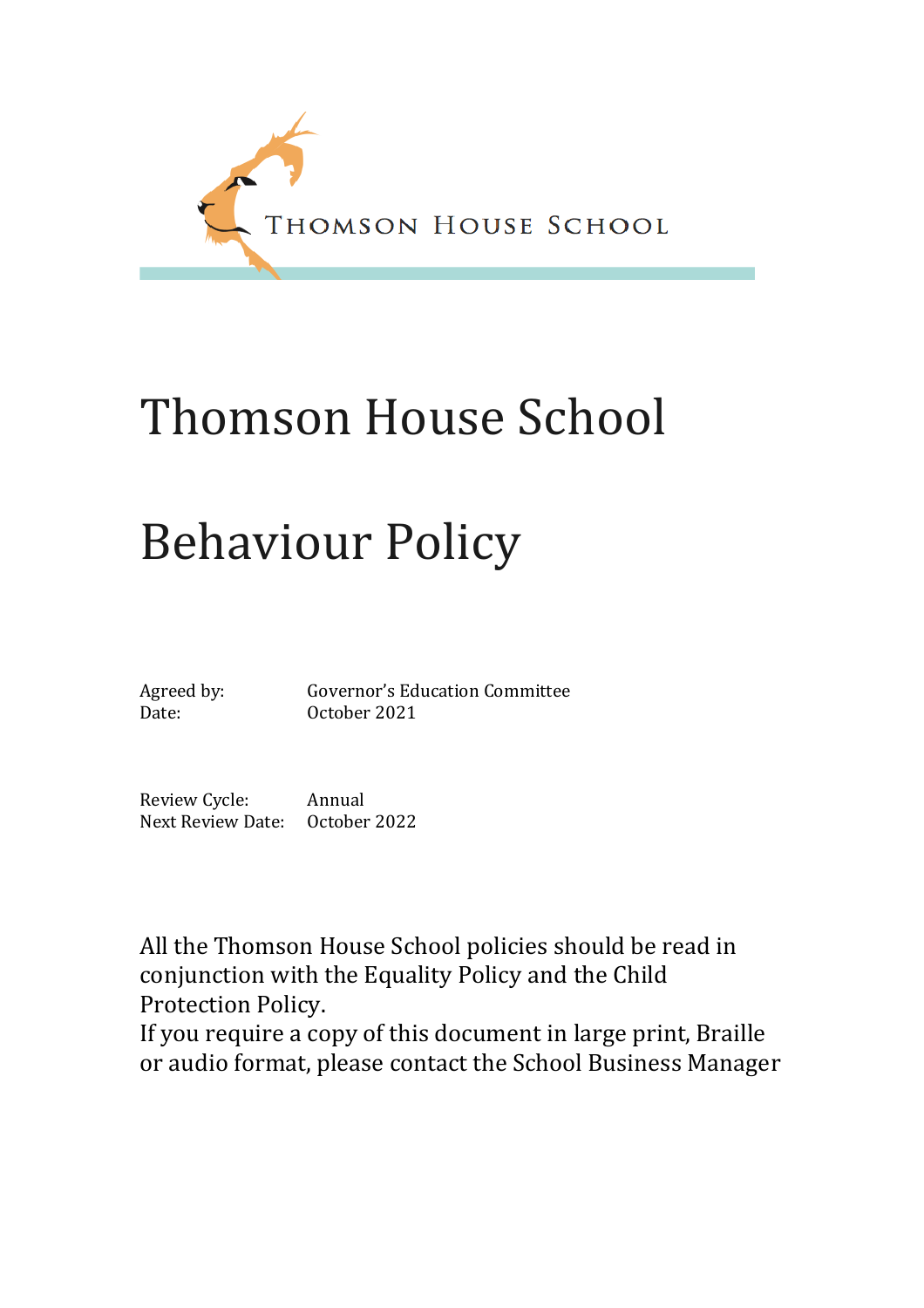## **Thomson House School Behaviour Policy**

At Thomson House School good manners and excellent standards of behaviour and attendance are the norm. Positive behaviour and an understanding of rules and boundaries are essential building blocks for individual development.

Our learning approach, where each child is encouraged to develop their individual potential and talents provides a positive, nurturing environment for our pupils. Our focus on family ensures that parents and carers, as well as pupils, are invested in our school community and play a pivotal part in supporting our commitment to excellence in all areas of school life.

The behaviour management policy is based on *RESPECT*:

- *Respect for others in the school*
- *Respect for learning*
- *Respect for oneself*
- *Respect of the environment*
- *Respect for the community*

## **1. Promoting Good Behaviour: Principles and Strategies for Staff and Parents**

Promoting good behaviour is a whole school community approach and is centered on consistency, clarity and communication.

#### **The Governing Body will:**

- o Govern the behaviour management of the school in line with the Department for Education's 'Behaviour and Discipline in School: Guidance for Governing Bodies' (DfE Jan 2016)
- o Ensure that the Behaviour Management Policy is designed to promote excellent behaviour and discipline on the part of the pupils
- o Ensure that the Behaviour Management Policy is enforced by the Head Teacher and all the staff
- o Ensure that the policy is distributed to staff and parents annually by the Head Teacher and posted on the school's website
- o Review the policy annually, in conjunction with the Head Teacher.

## **The Head Teacher will:**

- o Ensure absolute clarity about the expected standard of pupils' behaviour.
- o Ensure that the Behaviour Management Policy is annually distributed to, and clearly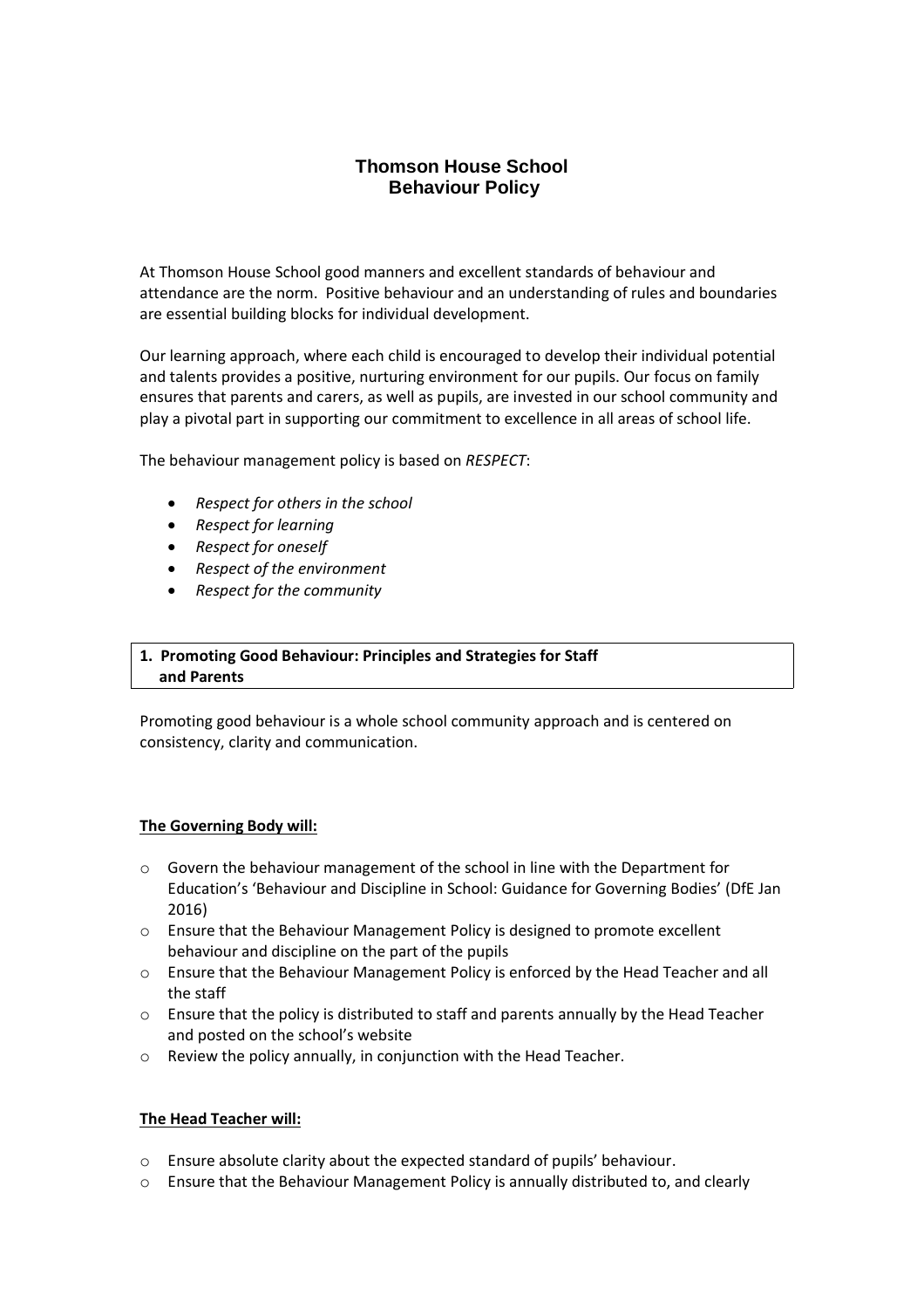understood by all staff, parents and pupils.

- o Ensure that school rules are clearly displayed in classes and around the building.
- o Model the behaviour that is expected from your staff and students.
- o Ensure that other Senior Leadership Team members are a visible presence around the school.
- $\circ$  Monitor the rewards and sanctions delivered by the staff, to ensure consistency across the school
- $\circ$  Ensure that staff are provided with training and support in managing behaviour within the school
- o Ensure that staff work with parents to support good behavior in school
- $\circ$  Ensure that systems are in place to support pupils with behavioural difficulties, in conjunction with the Head of Inclusion where appropriate.
- **o** Ensure that parents understand the expectations of parental behaviour

## **All Staff will:**

- o Model positive behaviour in line with Thomson House School's behavioural expectations
- $\circ$  Be consistent with implementing rewards and sanctions, in line with the school's policy
- o Praise good behaviour and celebrate successes
- o Ensure that pupils are well supervised at all times
- o Use a restorative approach to managing misbehaviour
- o Use problems that do arise as an opportunity for learning

## **The Teaching Staff will:**

- o Ensure that behavioural expectations are clearly displayed in the classroom
- $\circ$  Ensure that the pupils know and are reminded of the behavioural expectations
- o Consistently enforce the behavioural expectations, with rewards and sanctions
- o Give regular feedback to parents about their child's behaviour.
- o Liaise with the Head Teacher and Head of Inclusion when children present with behavioural difficulties
- $\circ$  Behave as role models, acting in a respectful, polite and courteous manner with pupils and staff in school.

## **Expectations of Parents**

- o Support and enforce Thomson House School's behavioural expectations
- o Alert the school of any issues quickly
- o Work in collaboration with the school staff in resolving issues and incidents
- $\circ$  Take a calm and objective approach when there are concerns, avoiding any actions that might escalate a problem
- $\circ$  Behave respectfully and courteously towards staff
- $\circ$  The school will not tolerate verbally or physically aggressive behaviour towards children or staff from adults. This applies to parents too  $-$  if parents are intimidating towards staff, they will risk being banned from the school's premises.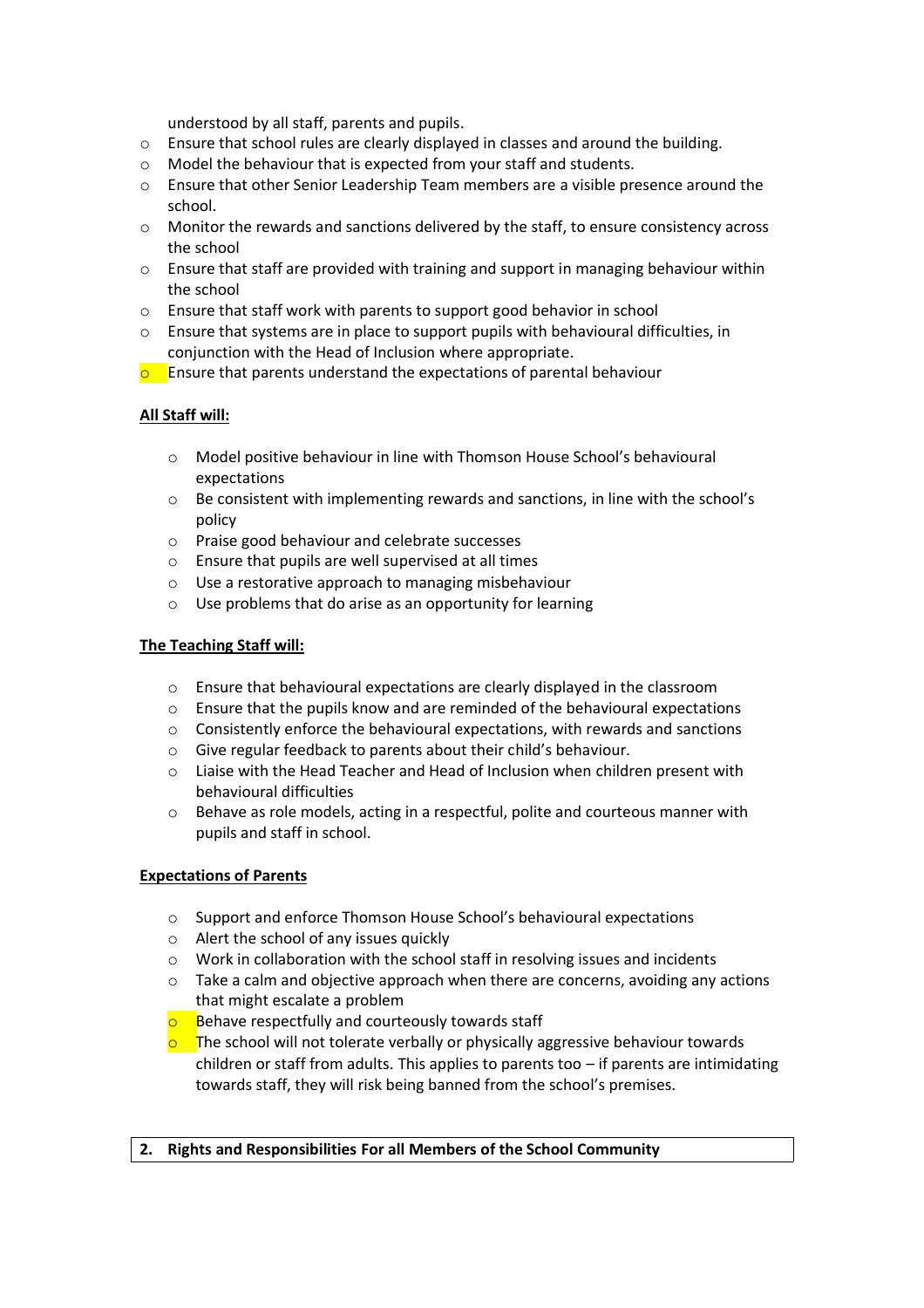All members of the Thomson House School community have a right to:

- o Feel safe and secure at all times
- o Be treated with kindness, courtesy and respect
- o Learn without being disturbed by others
- o Be listened to if a problem arises
- o Be given time to explain their actions and restore their behaviour

All members of the Thomson House School community have a responsibility to:

- o Uphold the rights of others
- o Treat others with courtesy, kindness and respect
- o Respect the right of others to learn
- o Talk things through if a problem arises and work to restore positive behaviour
- o Inform staff if they feel that they are being mistreated by others

Subject to the school's behaviour policy, the teacher may discipline a pupil for any misbehaviour when the child is:

- taking part in any school-organised or school-related activity or
- travelling to or from school or
- wearing the school uniform or
- in some other way identifiable as a pupil at the school.

Or misbehaviour at any time, whether or not the conditions above apply, that:

- could have repercussions for the orderly running of the school or
- poses a threat to another pupil or member of the public or could adversely affect the reputation of the school.

**3. Thomson House School Behavioural Expectations**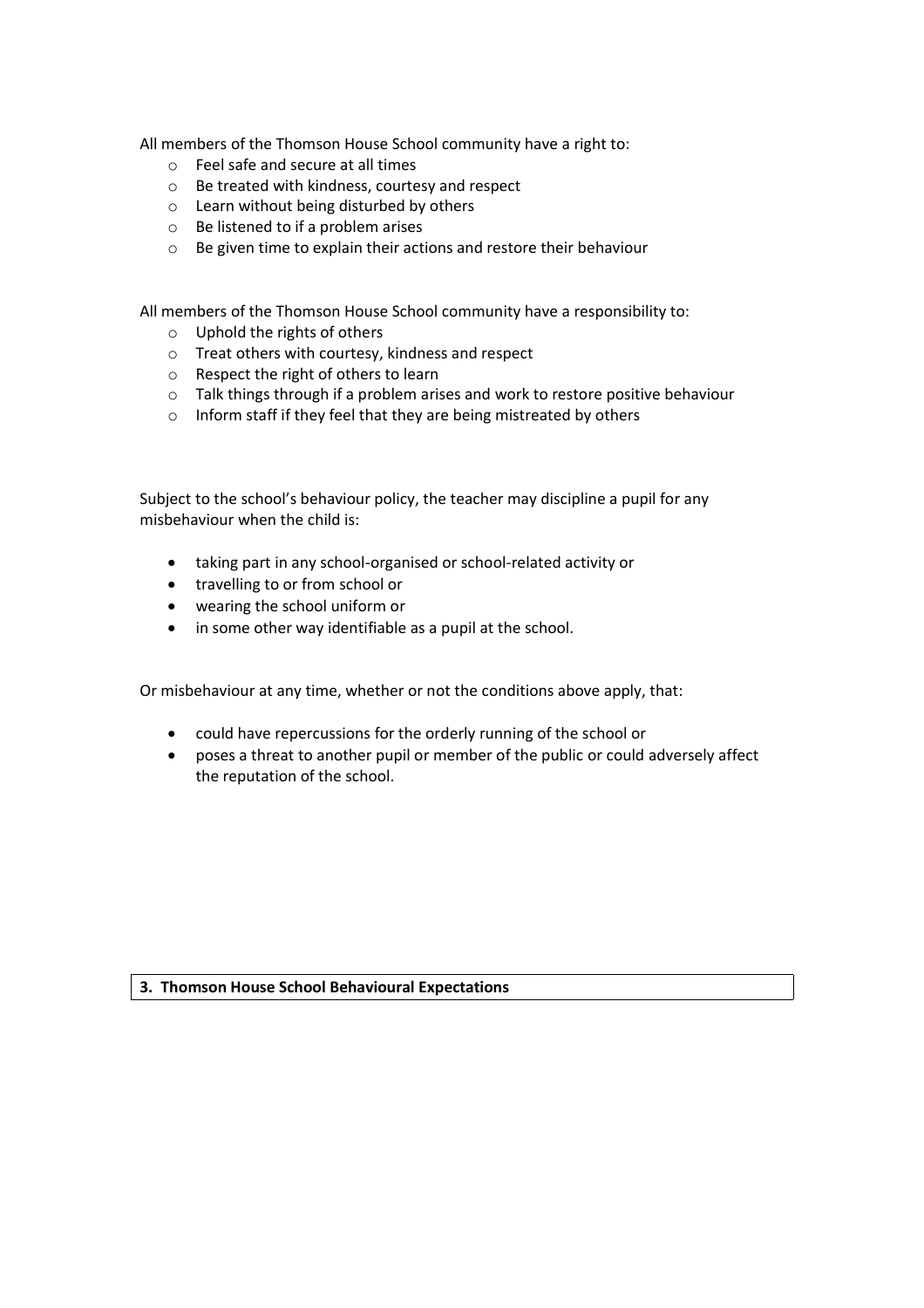

The behavioural expectations will be clearly displayed in all classrooms and around the school.

All children, parents and staff are asked to commit to these expectations and they will be discussed and reviewed regularly by all members of the school community.

Excellent behaviour will be positively re-enforced via the reward systems and celebration assemblies

Our behavioural management system creates a strong, safe learning environment for all pupils and will also teach students how to take responsibility for their own behaviour and how to positively contribute to a community.

## **4. Rewards**

Thomson House School is committed to promoting positive psychology where we focus on building strengths as opposed to remedying deficits. We focus on the positive and celebrate successes. As we believe that personal success is multi-faceted and that each child should have the opportunity to develop their individual strengths, there will be rewards in all areas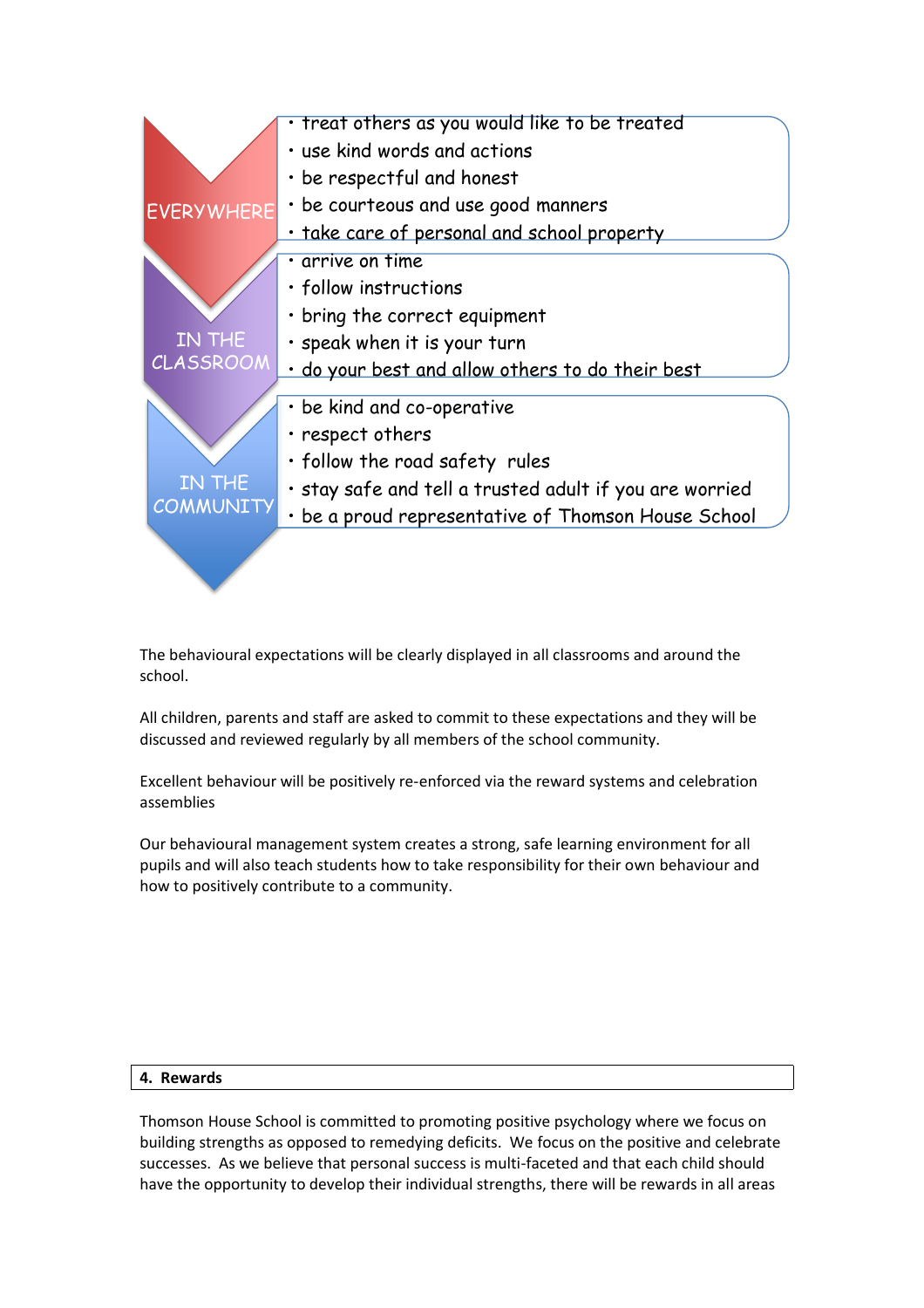of school life. These rewards provide a positive focus and something to continually aspire towards. Adults and children alike are regularly praised for positive behaviours such as kindness, respect, tolerance, resilience, co-operation, friendliness, work completed to an excellent standard, personal improvement in effort and output will be regularly recognised in the following ways.

## **Individual rewards**

- **Verbal descriptive praise** children will learn good habits and others will follow the example set if the praise is properly described.
- **Stickers and certificates** should be given generously (especially in Lower School) and are good for immediately responding to a particularly good piece of work or behaviour. Children feel proud to wear them and will be noticed by other adults including parents who will reinforce the praise.
- **House Points**  children can be awarded house points throughout the week for showing good behaviour.
- **Dojo Points**  children can be awarded class Dojo points for good behavior.
- **Roary The Lion** Weekly, in Friday's assembly, a child in YR-Y3 will be awarded Roary for displaying one of the core values of the school – kindness, curiosity or courage.
- **The Golden Tie**  Weekly, in Friday's assembly, a child in Upper School will be awarded the tie for displaying one of the core values of the school – kindness, curiosity or courage.
- **Weekly Raffle**  one child from each class will 'win' a small raffle prize, as tickets are drawn from a hat. The children can be awarded raffle tickets at the end of each day, for reaching the 'happy thumb' ie for being exceptionally well behaved during the day.

## **Children with Special Educational Needs**

In line with the SEN Code of Practice (2014), The Equality Act (2010) and the Children and Families Act (2014), Thomson House School recognises that it has a duty to make 'reasonable adjustments' to support the behaviour of children who have special educational needs. Having made reasonable adjustments, the school has the same high expectations of behaviour from all groups of children, including those with special educational needs.

THS understands that persistently disruptive or withdrawn behaviours do not necessarily mean that a child or young person has SEND. Where there are concerns, there will be an assessment to determine whether there are any causal factors such as undiagnosed learning difficulties, difficulties with communication or mental health issues or issues at home or with friendships. All factors will be taken into account.

However, THS also recognises that poor behavioural choices may in fact be as a result of special educational needs and, if this is the case, THS will make reasonable adjustments to support the child with SEND in making good behavioural choices. Teachers will ensure that clear boundaries are put in place for behaviour and a clear system of rewards and sanctions will be explicitly taught to all children.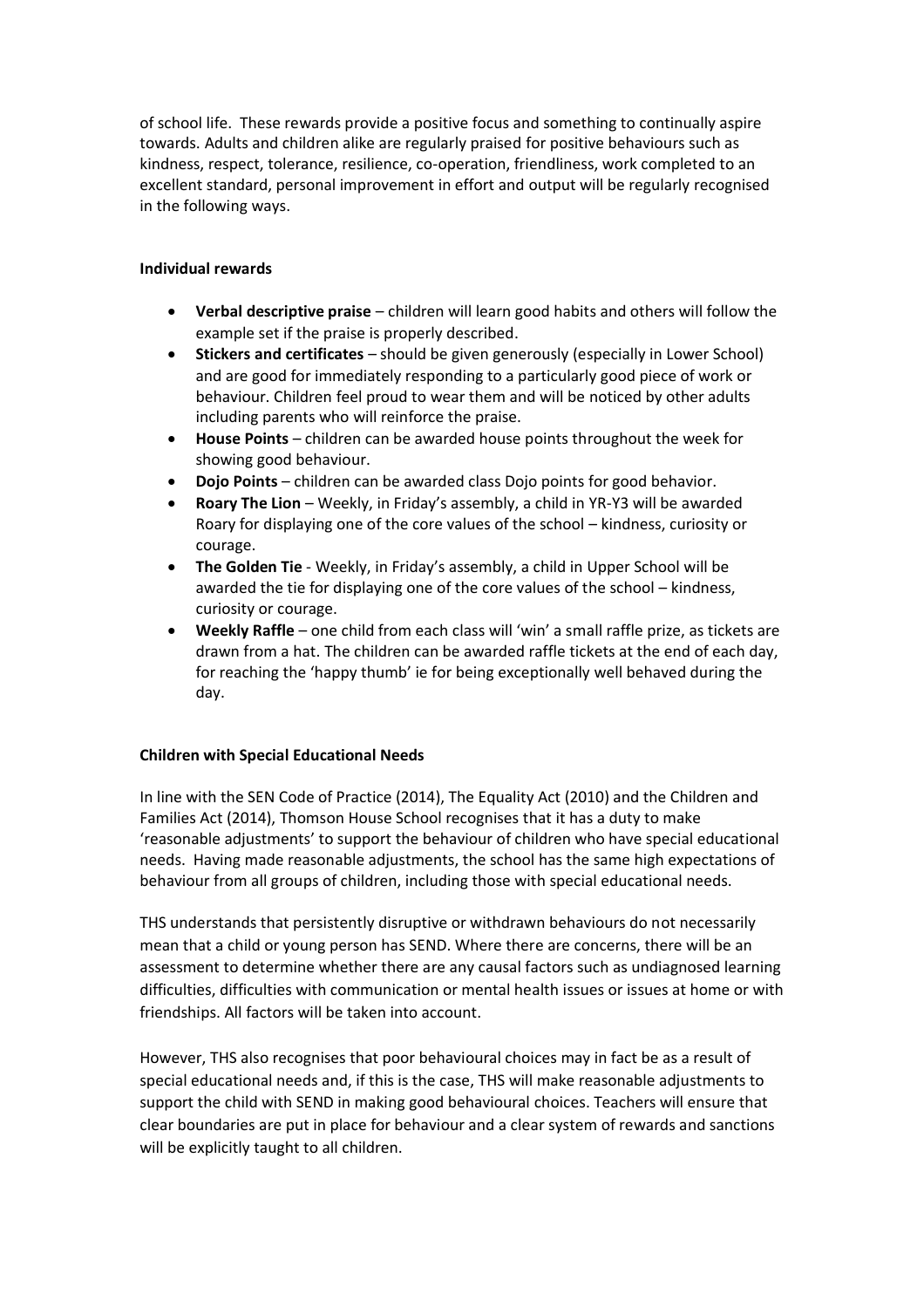## **Assemblies**

Regular assemblies promote school spirit and unity. Assemblies offer us the opportunity to set school goals, inspire and excite students and provide a platform for individual celebration and aspiration. Parents will be encouraged to attend Friday assemblies and will be told in advance if their child will be performing or receiving a special mention. Positive contributions to the school will be acknowledged and celebrated in these. The children's achievements, both in and out of school, will be recognised across all areas including academics, sports, creative arts, community involvement etc.

Currently, due to COVID-19, assemblies are 'virtual' at THS and take place on Mondays (site assemblies); Wednesdays (Singing Assemblies) and Fridays (Whole School assemblies). However, as soon as THS can safely manage assemblies with large groups of children together in one location, assemblies will revert to the following summary of assemblies, timings and purpose:

| Title                 | When      | Content                                   |
|-----------------------|-----------|-------------------------------------------|
| Whole School Assembly | Monday    | Well being, PSHE & SMSC<br>$\bullet$      |
|                       |           | <b>Whole School Messages</b><br>$\bullet$ |
|                       |           | <b>Religious Education</b><br>$\bullet$   |
| Year Group Assembly   | Tuesday   | Well being<br>$\bullet$                   |
|                       |           | Issues that crop up<br>$\bullet$          |
|                       |           | Stories with morals                       |
|                       |           | Religious stories<br>$\bullet$            |
| Whole School Singing  | Wednesday | Musical knowledge<br>$\bullet$            |
| Assembly              |           | Links to curriculum<br>$\bullet$          |
| <b>Class Assembly</b> | Thursday  | Class based issues<br>$\bullet$           |
|                       |           | Stories with morals<br>$\bullet$          |
|                       |           | PSHE themes; SMSC messages<br>$\bullet$   |
|                       |           | <b>Religious Education</b>                |
| Whole School Assembly | Friday    | To celebrate successes<br>$\bullet$       |
|                       |           | Certificates                              |
|                       |           | Performance<br>$\bullet$                  |
|                       |           | Stars of the Week                         |
|                       |           | Outside speakers                          |
|                       |           | Wellbeing; PSHE and SMSC<br>$\bullet$     |
|                       |           | Whole school messages                     |
|                       |           | <b>Themed Talks</b>                       |

## **5. Managing Misbehaviour**

If children do not adhere to Thomson House School expectations, we will work with them to ensure that they reflect on and modify their behaviour appropriately. Sanctions for continued misbehaviour will be restorative, meaning that they will be purposeful and appropriate to the infringement.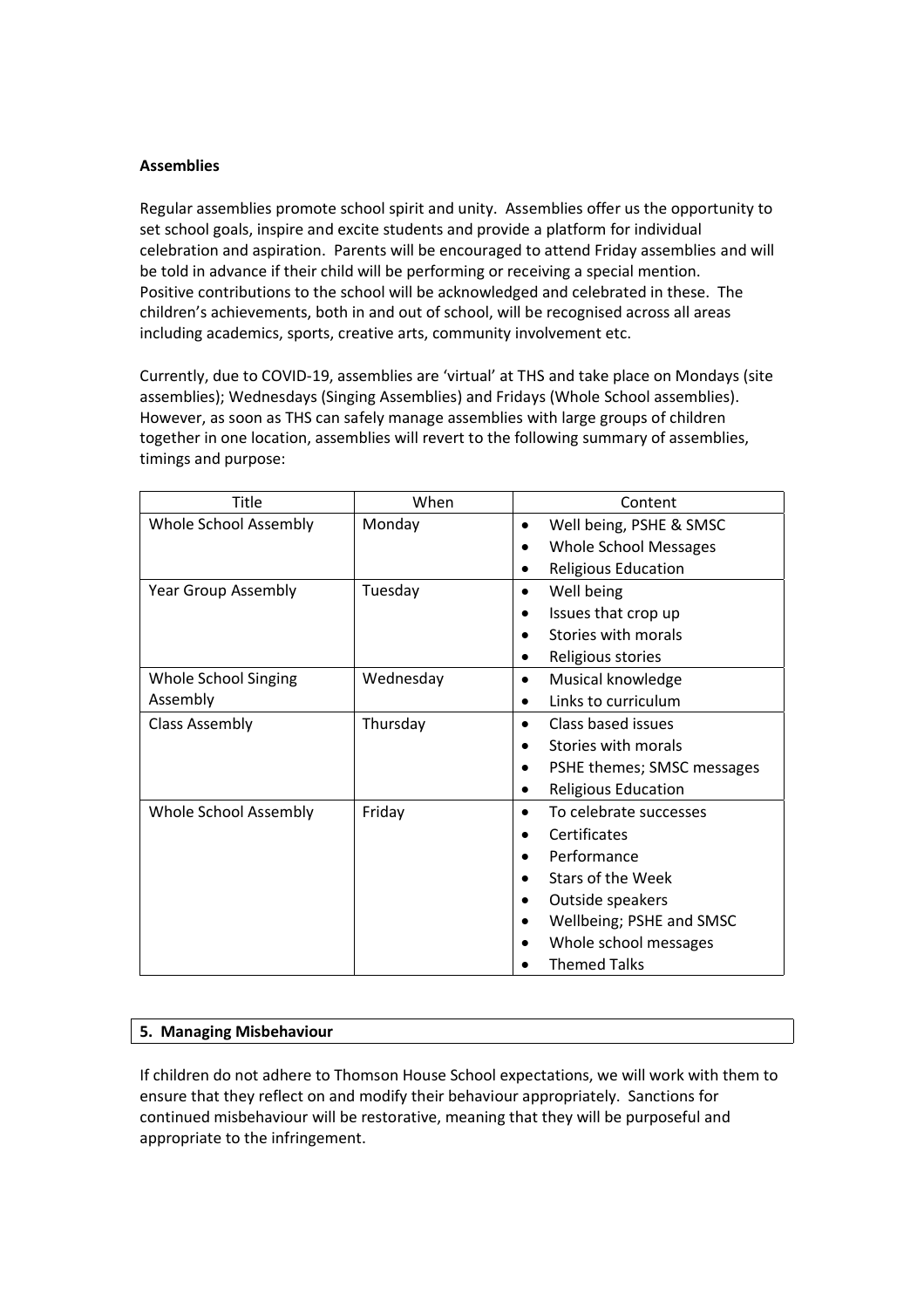The **Golden Time** system allows for positive behavior to be rewarded across the school. Each class can earn up to 20 minutes of Golden Time each Friday, in which class teachers set up special activities as a privilege. However, individual children / whole classes can lose minutes from the earned Golden Time as a sanction for misbehavior. Adults must first give a warning before the child loses a minute to allow them to correct their behaviour.

During Golden Time, children with lost minutes must sit away from the activities and reflect upon their behaviour for the number of minutes lost. Those with several minutes lost must spend the time discussing their behaviour, finding alternative ways of handling situations and setting targets with their teacher for the following week. These targets should be shared with parents in the child's reading journal/homework journal and if necessary, discussed with parents formally.

Below is a chart that outlines our systems and consequences for repeated misbehavior. At any age, the first step in the behavioural management system is to ask the child which expectation that they have not met, to allow them the opportunity to acknowledge their behaviour and then be given an opportunity to change it.

Should the behaviour not change, the following strategies will be employed:

| Poor Behaviour in the<br>classroom | Children will be issued with a warning when they behave<br>$\bullet$<br>inappropriately in class, ie. Not following instructions or<br>disrespecting others. If they continue to act inappropriately the<br>child will lose a minute of either playtime that day or Golden<br>Time that week.<br>Another warning will be given and the child is moved to a focus<br>$\bullet$<br>table for 'Time Out' and/or further minutes can be lost from |
|------------------------------------|-----------------------------------------------------------------------------------------------------------------------------------------------------------------------------------------------------------------------------------------------------------------------------------------------------------------------------------------------------------------------------------------------------------------------------------------------|
|                                    | play time or Golden Time. They will be reintroduced when they<br>have had time to calm down and consider their actions. They<br>must be placed within view of an adult.                                                                                                                                                                                                                                                                       |
|                                    | If a child continues to behave inappropriately they may be<br>given 'Time Out' in a different classroom for a specified period<br>of time $-$ usually 5 $-$ 10 mins. They must be escorted to the<br>other classroom.                                                                                                                                                                                                                         |
|                                    | Teachers may choose to speak to a child at another time about<br>their behaviour in order to avoid interrupting the flow of the<br>lesson.                                                                                                                                                                                                                                                                                                    |
|                                    | Teachers must use their discretion about the sanction given but<br>$\bullet$<br>must always give a warning and describe the inappropriate<br>behaviour and the sanction which will be given. Lost time can<br>always be earned back with positive behaviour.                                                                                                                                                                                  |
|                                    | Children may be placed on behavioural monitoring to allow for<br>$\bullet$<br>closer daily supervision and feedback on progress between<br>teachers and parents                                                                                                                                                                                                                                                                               |
| Other types of Poor<br>Behaviour   | Misbehaviour, such as non-violent disagreements or incidence<br>$\bullet$<br>of breaking the school expectations, will be dealt immediately<br>with the member of staff on hand.                                                                                                                                                                                                                                                              |
|                                    | In the playground children may be given time out by standing<br>$\bullet$<br>against the wall for a period of a few minutes.                                                                                                                                                                                                                                                                                                                  |
|                                    | the classroom teacher will be informed of the incident by the<br>member of staff, and serious incidents will be recorded on<br><b>CPOMS</b>                                                                                                                                                                                                                                                                                                   |
|                                    | any incident of physical violence between pupils will be                                                                                                                                                                                                                                                                                                                                                                                      |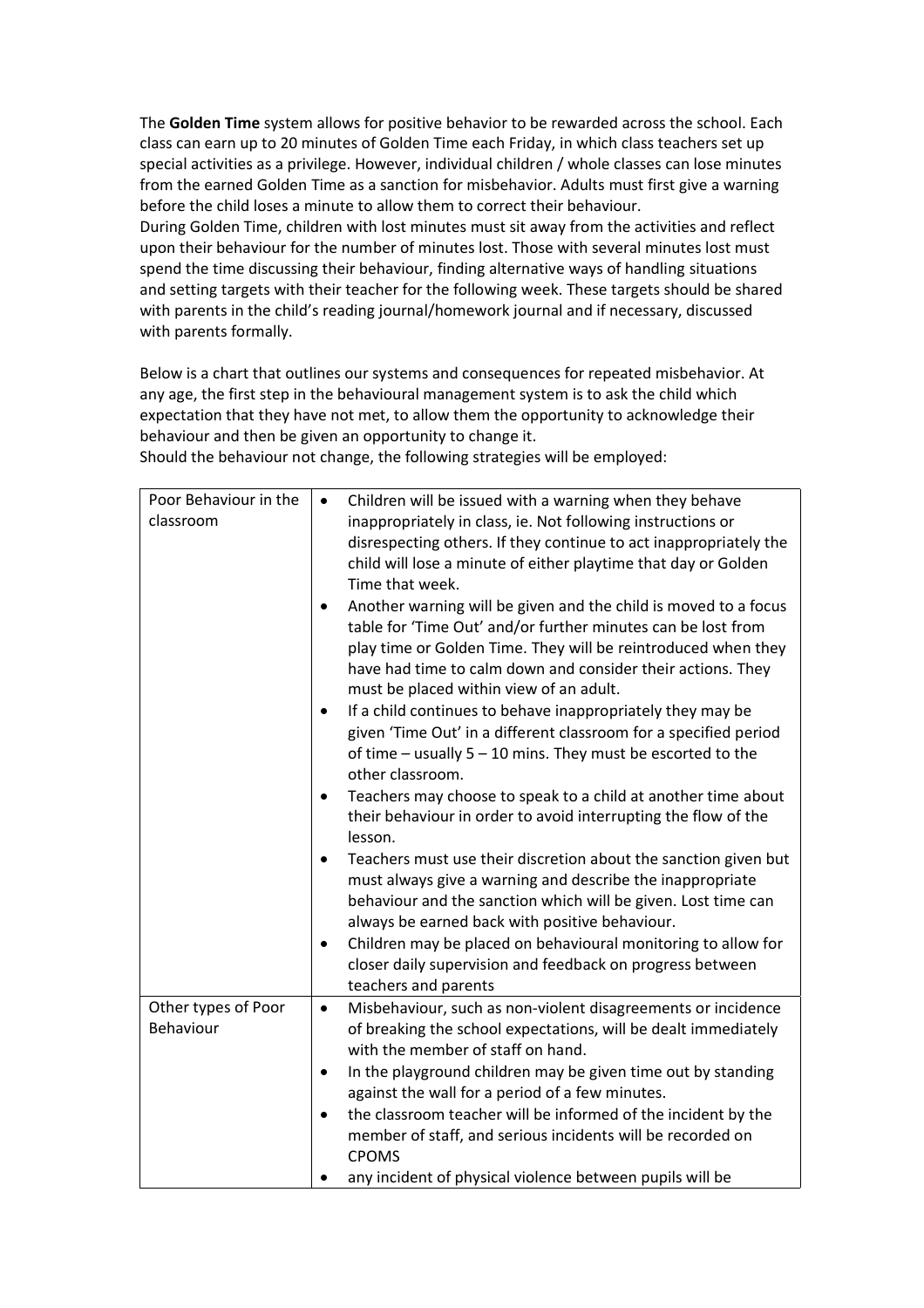| referred to the Head Teacher immediately and logged on<br>CPOMS.                                                   |
|--------------------------------------------------------------------------------------------------------------------|
| any incident of racist abuse will be referred to the Head<br>Teacher immediately, logged on CPOMS and subsequently |
| logged with the Borough via Achieving For Children's termly<br>racist incidents collation form.                    |

In operating the sanctions system, staff must be mindful to always **label the behaviour and not the child** and avoid being disapproving of the child. They must always describe the behaviour as the object of their disapproval and use 'I' statements to make the child understand how their behaviour impacts on others. Eg. "I find your behaviour very distracting to my lesson and would like it to stop so I can continue teaching. If it does not stop I will take away one minute of your golden time/playtime." Children should be encouraged to use this language with one another so that they explain how another's behaviour affects them.

ANY VIOLENT OR DANGEROUS BEHAVIOUR WILL NOT BE TOLERATED AND A MEMBER OF SENIOR MANAGEMENT WILL BE INFORMED AND WILL INTERVENE IMMEDIATELY. PARENTS/CARERS WILL BE CALLED IN AND A PUPIL MAY BE SUSPENDED. SERIOUS OR REPEATED ACTIONS OF MISBEHAVIOUR MAY RESULT IN EXCLUSION.

## **6. Bullying**

Bullying can be described as deliberately unkind behaviour towards another, through looks, words or deeds, over a prolonged period of time.

We are committed to providing a caring, friendly and inclusive environment where all of our children can learn in a safe and productive environment. School culture is one of positive relationships, empathy and respect for diversity and bullying of any sort will not be tolerated. Interpersonal skills, relationship building and conflict resolution are regular parts of our Wellbeing and PSHE programmes to help children to develop these skills.

We are a 'telling school' where students will always be encouraged to inform staff of any incidents or behaviours that are not in line with our positive school ethos. Should bullying occur, students will know that, by telling, the situation will be dealt with promptly and effectively and that anyone who knows about any bullying are be expected to inform staff.

## **Strategies for dealing with incidents of bullying**

- Staff will be trained in working with all students to help them gain an understanding of how their behaviour impacts others and provide them with strategies and targets for improvement.
- Bullying will be discussed at the beginning of every academic year with each class and the children will be encouraged to discuss strategies for dealing with bullying.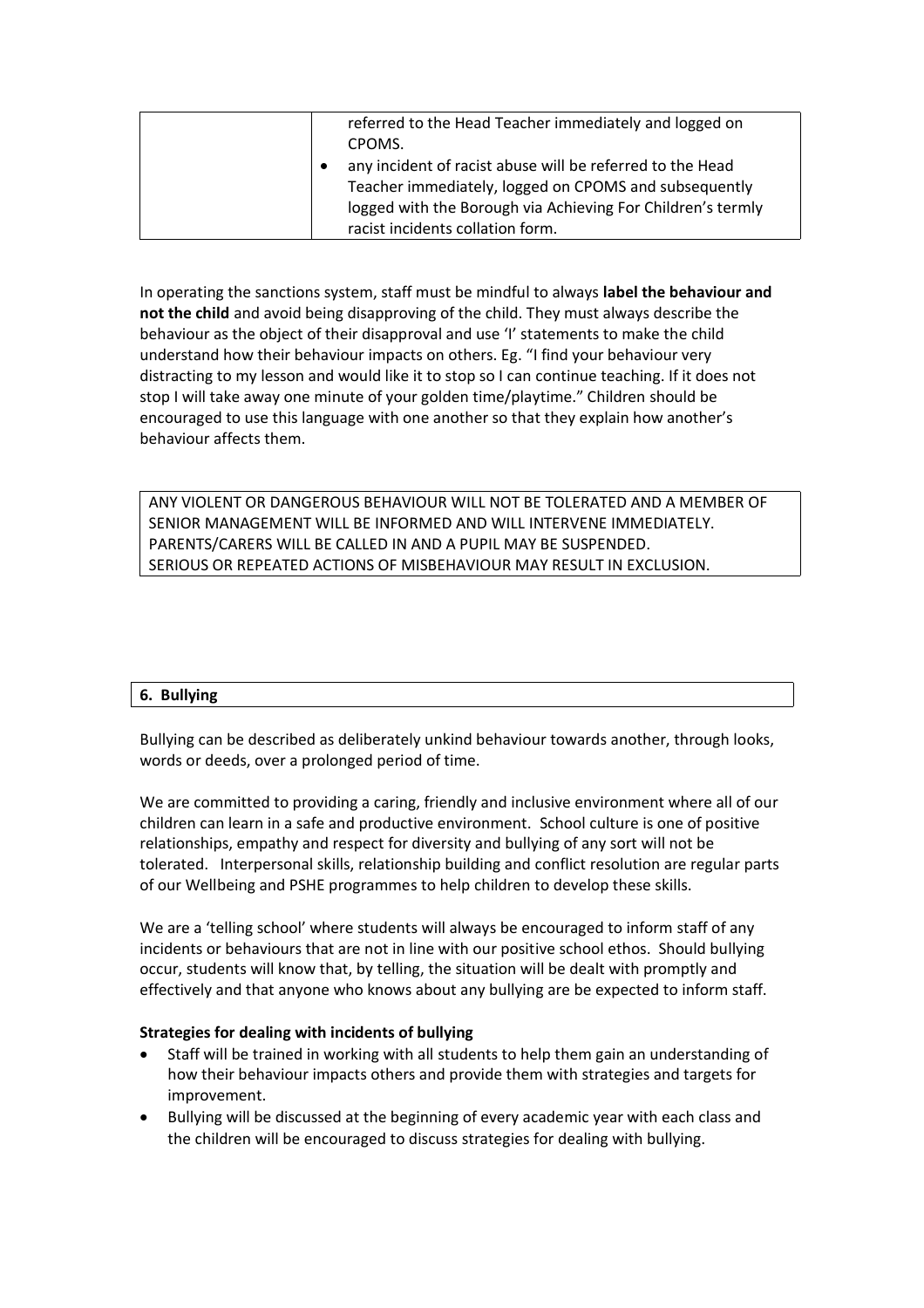- Circle time and mediation will be used regularly as a way of encouraging pupils to reflect on their relationships with one another, along with their individual thoughts and feelings. It will also be used to encourage problem solving within the class as a team.
- The school will explicitly teach anti-bullying lessons during the annual anti-bullying week (November) as well as other times of the year, when necessary
- When accusations of bullying are received, they should be immediately reported to a member of the Senior Management Team who will speak to all the children concerned. They will also seek to meet with the parents of both perpetrators and victims so that a full picture of the circumstances can be gained.
- Support for both perpetrators and victims will be put in place
- Parents will also be informed of interventions that are taking place with their child so that they can support the positive behaviour focus and inform the school of progress occurring outside of school.
- In cases where these interventions do not result in changing bullying behaviour, a more disciplined-focused approach will need to occur. Meetings with parents, pupils and staff will occur on a regular basis and behavioural contracts agreed upon, with clear consequences set out, such as removal from play time, removal from lessons, suspensions or exclusions.

## **7. Peer on Peer Abuse**

Children can abuse other children (often referred to as peer on peer abuse) and it can take many forms. It can happen both inside and outside of school and online. All staff are able to recognise the indicators and signs of peer on peer abuse and know how to identify it and respond to reports. This can include (but is not limited to):

- bullying (including online bullying, prejudice-based and discriminatory bullying)
- abuse within intimate partner relationships
- physical abuse such as hitting, kicking, shaking, biting, hair pulling, or otherwise causing physical harm
- sexual violence and sexual harassment; consensual and non-consensual sharing of nude and semi-nude images and/or videos
- causing someone to engage in sexual activity without consent, such as forcing someone to strip, touch themselves sexually, or to engage in sexual activity with a third party
- upskirting and initiation/hazing type violence and rituals

In areas where gangs are prevalent, older pupils may attempt to recruit younger pupils using any or all of the above methods. Young people suffering from sexual exploitation themselves may be forced to recruit other young people under threat of violence.

Thomson House School does not tolerate any form of abuse and will not allow any such behaviour to be passed off as 'banter', 'just having a laugh' or 'part of growing up'. Addressing inappropriate behaviour (even if it appears to be relatively innocuous) can be an important intervention that helps prevent problematic, abusive and/or violent behaviour in the future.

It is likely that to be considered a safeguarding allegation against a pupil, some of the following features will be found.

**What to do:**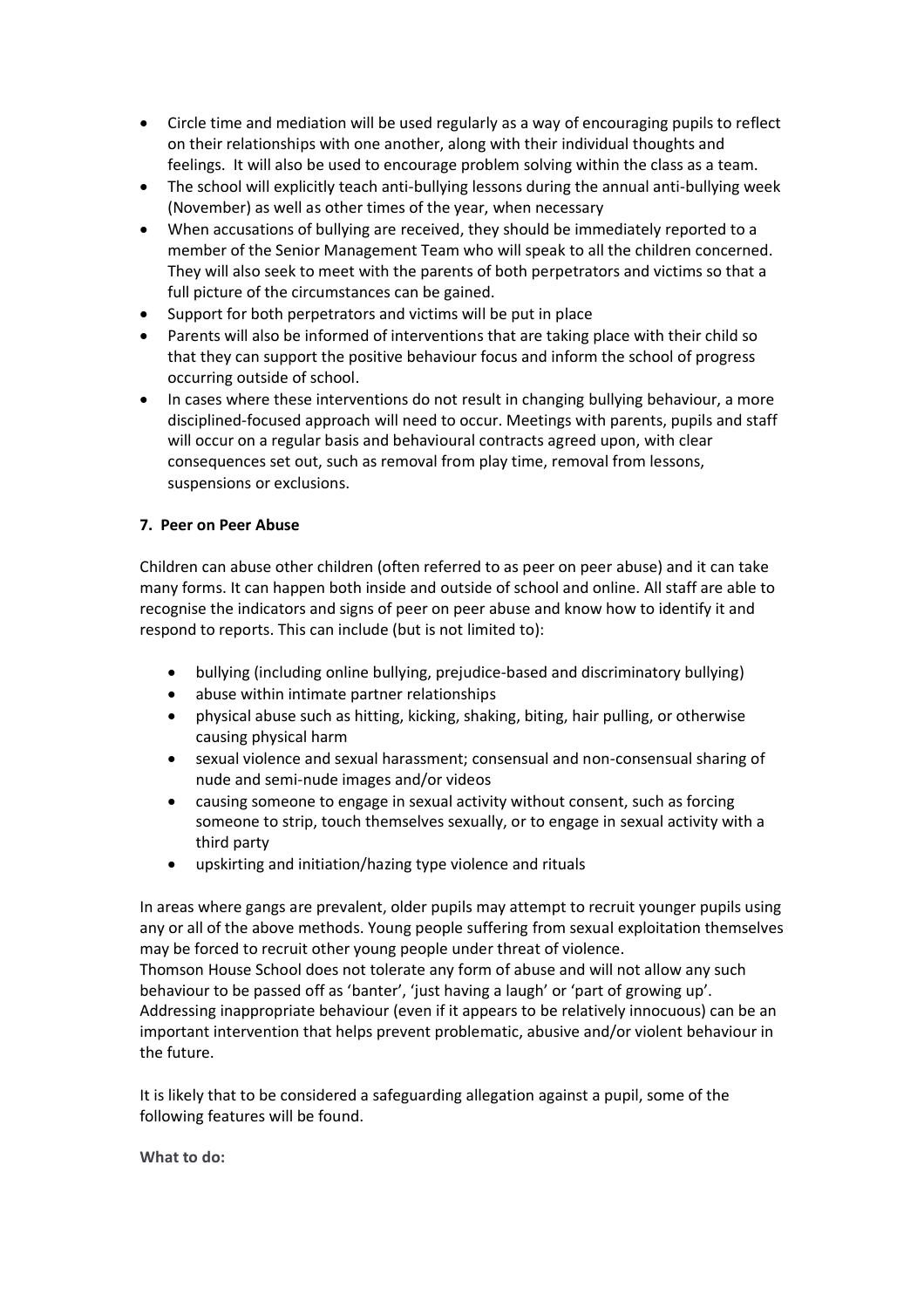- When an allegation is made by a pupil against another pupil, members of staff will consider whether the complaint raises a safeguarding concern. If there is a safeguarding concern, the Designated Safeguarding Lead will be informed.
- A factual record will be made of the allegation.
- The DSL will contact children's services to discuss the case. The DSL will follow through the outcomes of the discussion and make a children's services referral where appropriate.
- The DSL will make a record of the concern, the discussion and any outcome and keep a copy in both pupils' files.
- If the allegation indicates a potential criminal offence has taken place, the police will be contacted at the earliest opportunity and parents informed (of both the pupil being complained about and the alleged victim).
- It may be appropriate to exclude the pupil being complained about for a period of time according to Thomson House School's Behaviour Policy.
- Where neither social services nor the police accept the complaint, a thorough school investigation will take place into the matter using the school's usual disciplinary procedures.
- In situations where the school considers a safeguarding risk is present, a risk assessment will be prepared along with a preventative, supervision plan. Early help may be sought from AfC's Resilience Network meetings.
- The plan will be monitored and a date set for a follow-up evaluation with everyone concerned.

For further information regarding Sexual Violence and Sexual Harassment please see the THS Safeguarding & Child Protection Policy.

## **THOMSON HOUSE SCHOOL EXCLUSION POLICY**

## **Rationale**

This document deals with the policy and practice which informs the School's use of exclusion. It is underpinned by the shared commitment of all members of the school community to achieve two important aims:

- The first is to ensure the safety and well-being of all members of the school community, and to maintain an appropriate educational environment in which all can learn and succeed;
- The second is to realise the aim of reducing the need to use exclusion as a sanction.

## **Introduction**

The decision to exclude a pupil will be taken in the following circumstances:-

- In response to a serious breach of the Thomson House Behavioural Expectations
- If allowing the pupil to remain in school would seriously harm the education or welfare of the pupil or others (including adults) in the school.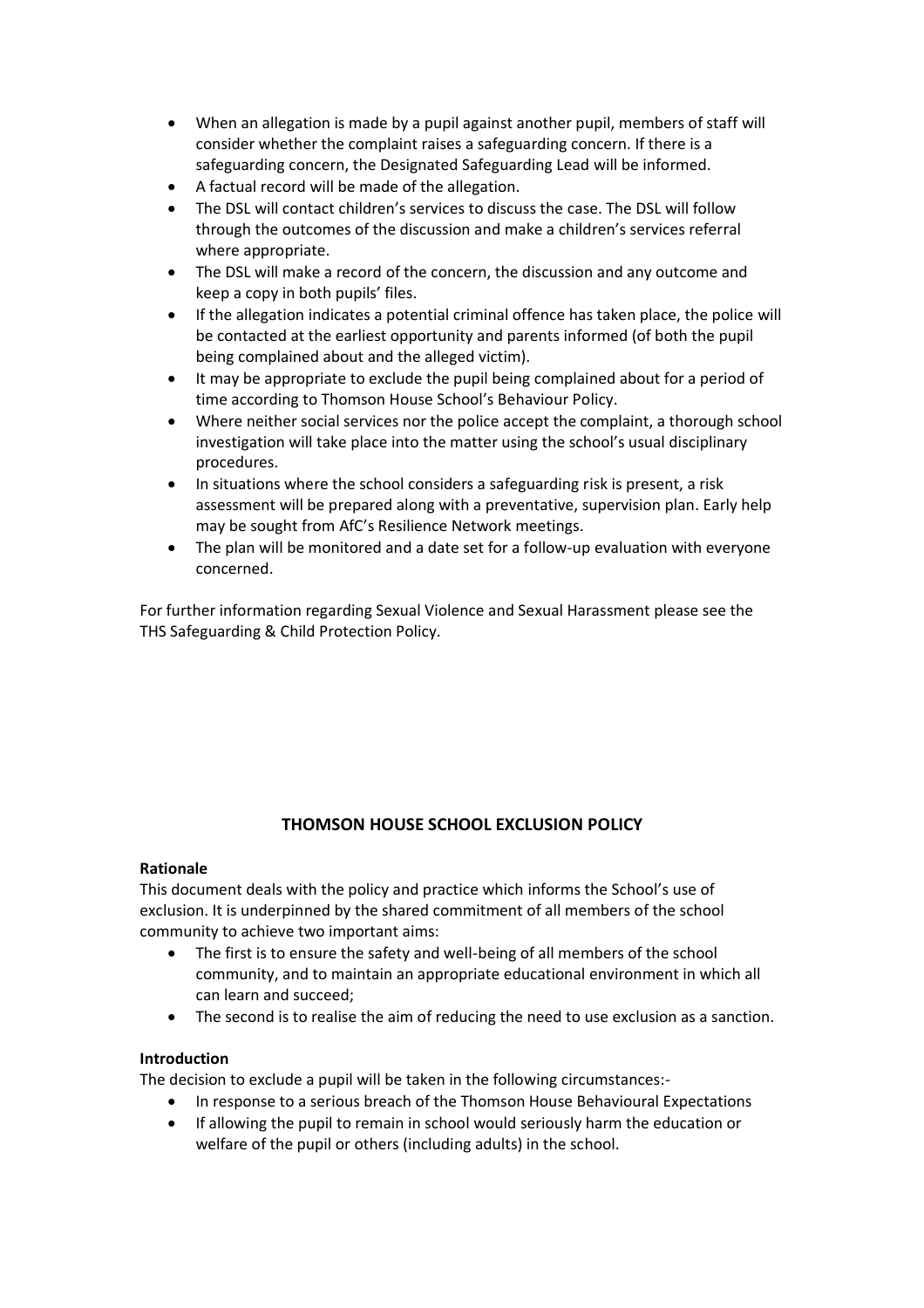We do not wish to exclude any child from school, however sometimes this may be necessary. Thomson House School will use the Department for Education's statutory guidance 'Exclusion from maintained schools, academies and pupil referral units in England' (Sept 2017) and the statutory guidance on 'Behaviour and Discipline in School: Guidance for Governing Bodies' (DfE Jan 2016)

Behavioural Expectations, rewards and sanctions are outlined in this Behaviour Policy. Should a child's behaviour not respond to a sanction by restoring positive behaviour, an inschool exclusion may be issued.

## **In-school exclusions**

This will involve a child working in a class other than their own. Work is provided by their class teacher and the child will usually work in a reciprocal class for a period of half a day / one full day. A telephone call and letter/email home will inform parents that this is to be carried out.

## **Fixed period exclusions**

A child who gets into serious trouble may be excluded from school for a fixed period of time if they have seriously broken school rules or if by allowing them to stay in school would seriously harm their education or welfare, or the education or welfare of other pupils, or harm adults.

Examples of this behavior may include:

- Verbal abuse to staff and others / Verbal abuse to pupils
- Indecent behaviour
- Physical abuse to/attack on staff/ pupils (e.g fighting, causing harm)
- Damage to property
- Misuse of illegal drugs or other substances
- Theft
- Threatened violence against another pupil or a member of staff
- Unacceptable behaviour which has previously been reported and for which school sanctions and other interventions have not been successful in modifying the pupil's behaviour.

## **Exclusion procedure**

Most exclusions are of a fixed term nature and are of short duration (usually between one and three days).

The DfE regulations allow the Head Teacher to exclude a pupil for one or more fixed periods not exceeding 45 school days in any one school year.

The Governing Body Discipline Committee will meet and review promptly all permanent exclusions from the School and all fixed term exclusions that would lead to a pupil being excluded for over 15 days in a school term or missing a public examination.

The Governing Body Discipline Committee will meet and review fixed term exclusions which would lead to a pupil being excluded for over five days but not over 15 days in a school term where a parent has expressed a wish to make representations.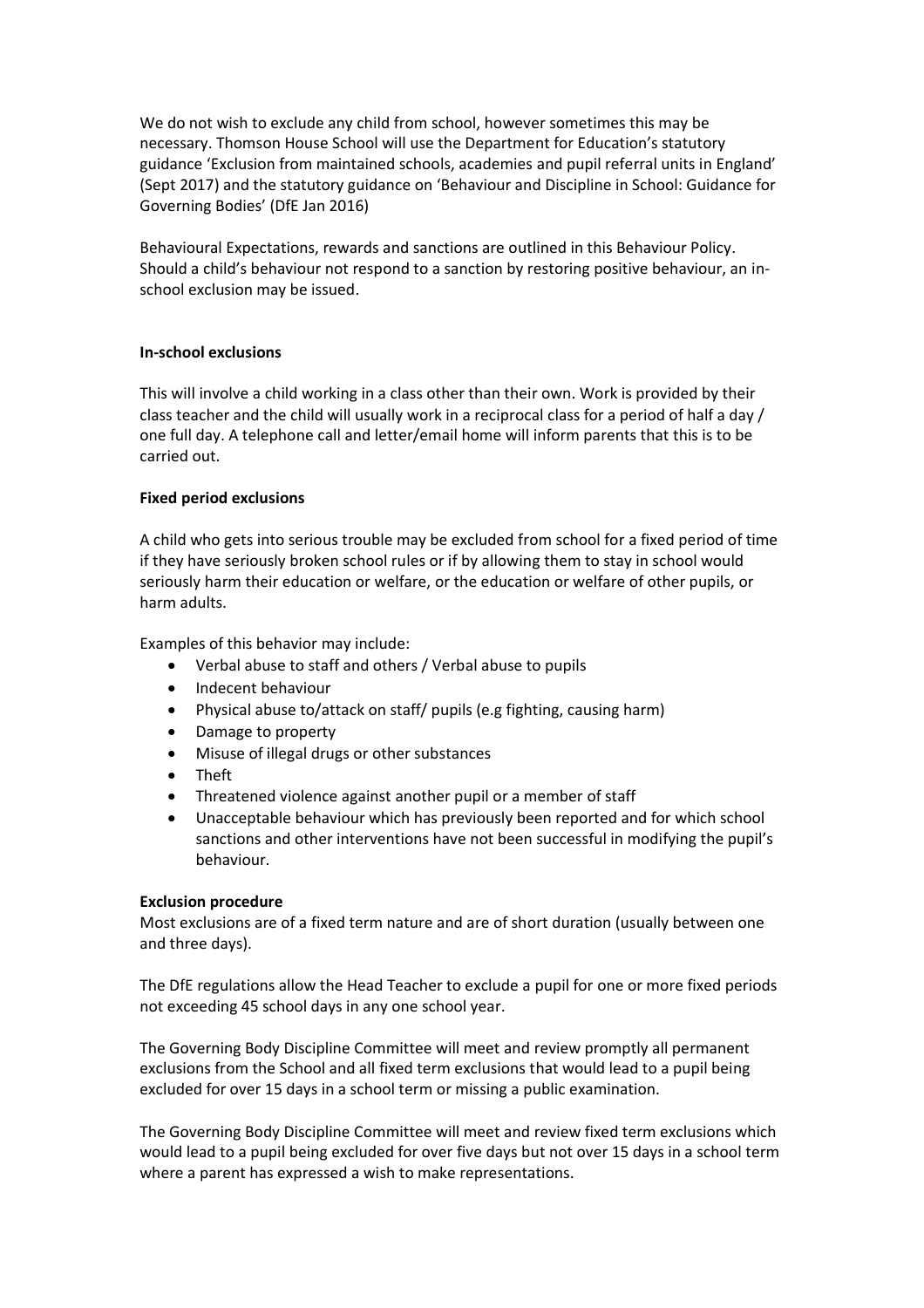Following exclusion parents are contacted immediately where possible. A letter /email will be sent giving details of the exclusion and the date the exclusion ends. Parents have a right to make representations to the Governing Body and the LA as directed in the letter/email.

A return to school meeting will be held following the expiry of the fixed term exclusion and this will involve a member of the Senior Management Team and other staff where appropriate.

If the fixed term exclusion is greater than five days or an accumulation of exclusions exceed five days, a Pastoral Support Plan will be drawn up. This needs to be agreed with the school, pupil and parents.

During the course of a fixed term exclusion where the pupil is to be at home, parents are advised that the pupil is not allowed on the school premises, and that daytime supervision is their responsibility as parents/guardians.

#### **Permanent Exclusion**

The decision to exclude a pupil permanently is a serious one. There are two main types of situation in which permanent exclusion may be considered:

The first is a final, formal step in a concerted process for dealing with disciplinary offences following the use of a wide range of other strategies, which have been used without success. It is an acknowledgement that all available strategies have been exhausted and is used as a last resort. This would include persistent and defiant misbehaviour including bullying (which would include racist or homophobic bullying) or repeated possession and/or use of an illegal substances on school premises.

The second is where there are exceptional circumstances and it is not appropriate to implement other strategies and where it could be appropriate to permanently exclude a pupil for a first or 'one off' offence. These might include:

- Serious actual violence against another pupil or a member of staff
- Sexual abuse or assault
- Supplying an illegal substance
- Carrying an Offensive Weapon (Offensive weapons are defined in the Prevention of Crime Act 193 as "any article made or adapted for causing injury to the person; or intended by the person having it with him for such use by him")
- Arson

The school will consider police involvement for any of the above offences. These instances are not exhaustive but indicate the severity of such offences and the fact that such behaviour seriously affects the discipline and well-being of the school.

Exclusion will not be imposed instantly unless there is an immediate threat to the safety of others in the school or the pupil concerned.

Before deciding whether to exclude a pupil either permanently or for a fixed period the Head Teacher will:

• Ensure appropriate investigations have been carried out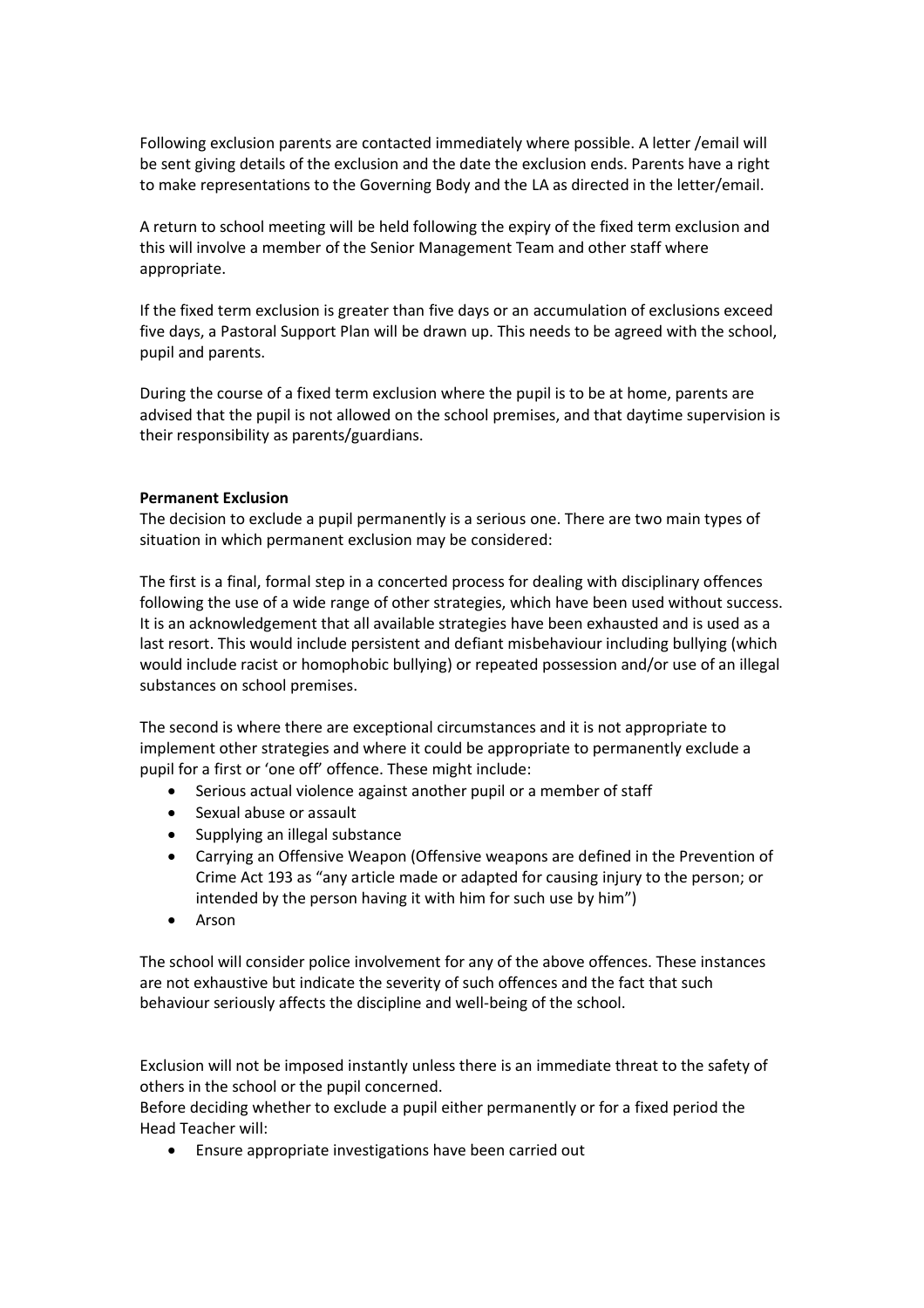- Consider all the evidence available to support the allegations taking into account the Behaviour Policy, Equality Policy, Child Protection Policy
- Allow the pupil to give her/his version of events
- Check whether the incident may have been provoked for example by bullying or by racial or sexual harassment.

If the Head Teacher is satisfied that on the balance of probabilities the pupil did what he/she is alleged to have done, exclusion will be the outcome. Making the decision to exclude either for fixed term or permanent is not one to be taken lightly and will be treated as such by all involved.

## **Discipline and physical contact**

At Thomson House School teachers will not punish pupils physically but can physically restrain them where it's necessary to stop a pupil injuring him or herself or someone else, damaging property or causing serious disruption.

Teachers are trained to de-escalate, defuse and divert first in order to manage more serious misbehaviour. However, we accept that in exceptional circumstances, physical intervention may be necessary.

If a pupil is deemed at risk of challenging behaviour, the staff supporting that child will have training in identifying behavioural triggers; the use of effective strategies to divert, defuse and de-escalate; understanding strategies to be avoided and be aware of preferred physical interventions.

Physical Intervention refers to the actions by which one person restricts the movements of another. It implies the restrictions of a person's movement which is maintained against their will. Intrusive forms of physical intervention, which are used as a response to violence, can be potentially harmful. Within this context, terms such as control, restraint, physical restraint, force or handling, are all considered as physical intervention. It is important to note that not all physical intervention involves physical contact; for example, locking a pupil in a room or using physical presence to restrict a pupil's freedom of movement is also considered physical intervention.

Staff are trained to support the management of physical intervention and no member of staff will be asked to operate physical intervention on a child without being trained.

Physical intervention, when used, will be:

- in the best interest of the child
- reasonable and proportionate
- intended to reduce risk
- the least intrusive and restrictive of those options available which are likely to be effective

Any incident of physical intervention is distressing for the pupil and the member of staff. Following an incident, the intervention will be recorded on CPOMs within 24 hours and any medical support necessary will be offered to all parties. Parents will be informed immediately following the incident. Well-being support will be offered to both the pupil and staff concerned.